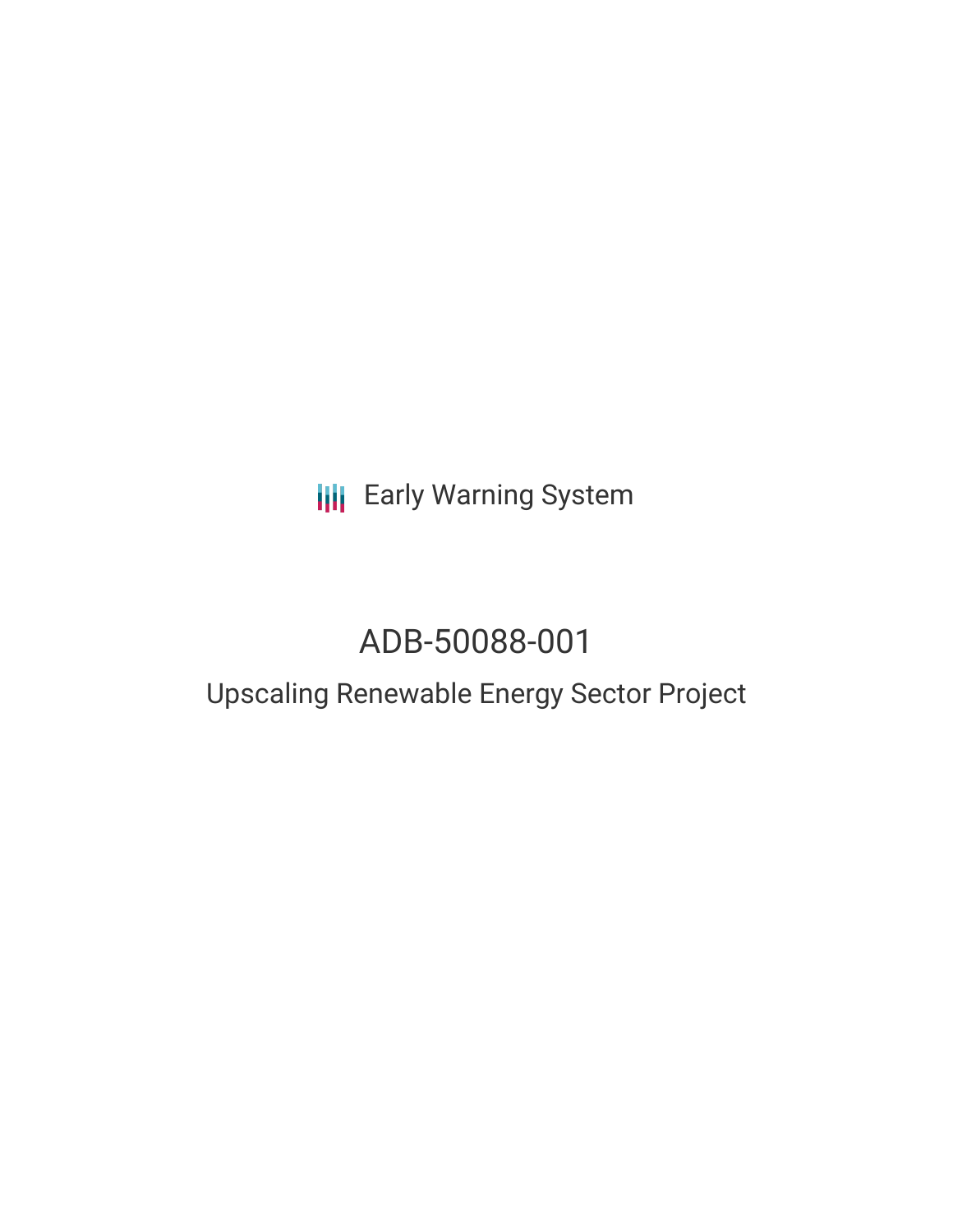

#### **Quick Facts**

| <b>Countries</b>               | Mongolia                     |
|--------------------------------|------------------------------|
| <b>Financial Institutions</b>  | Asian Development Bank (ADB) |
| <b>Status</b>                  | Active                       |
| <b>Bank Risk Rating</b>        | C                            |
| <b>Voting Date</b>             | 2016-11-09                   |
| <b>Borrower</b>                | Government of Mongolia       |
| <b>Sectors</b>                 | Energy                       |
| <b>Investment Type(s)</b>      | Grant                        |
| <b>Investment Amount (USD)</b> | $$1.50$ million              |
| <b>Project Cost (USD)</b>      | $$1.50$ million              |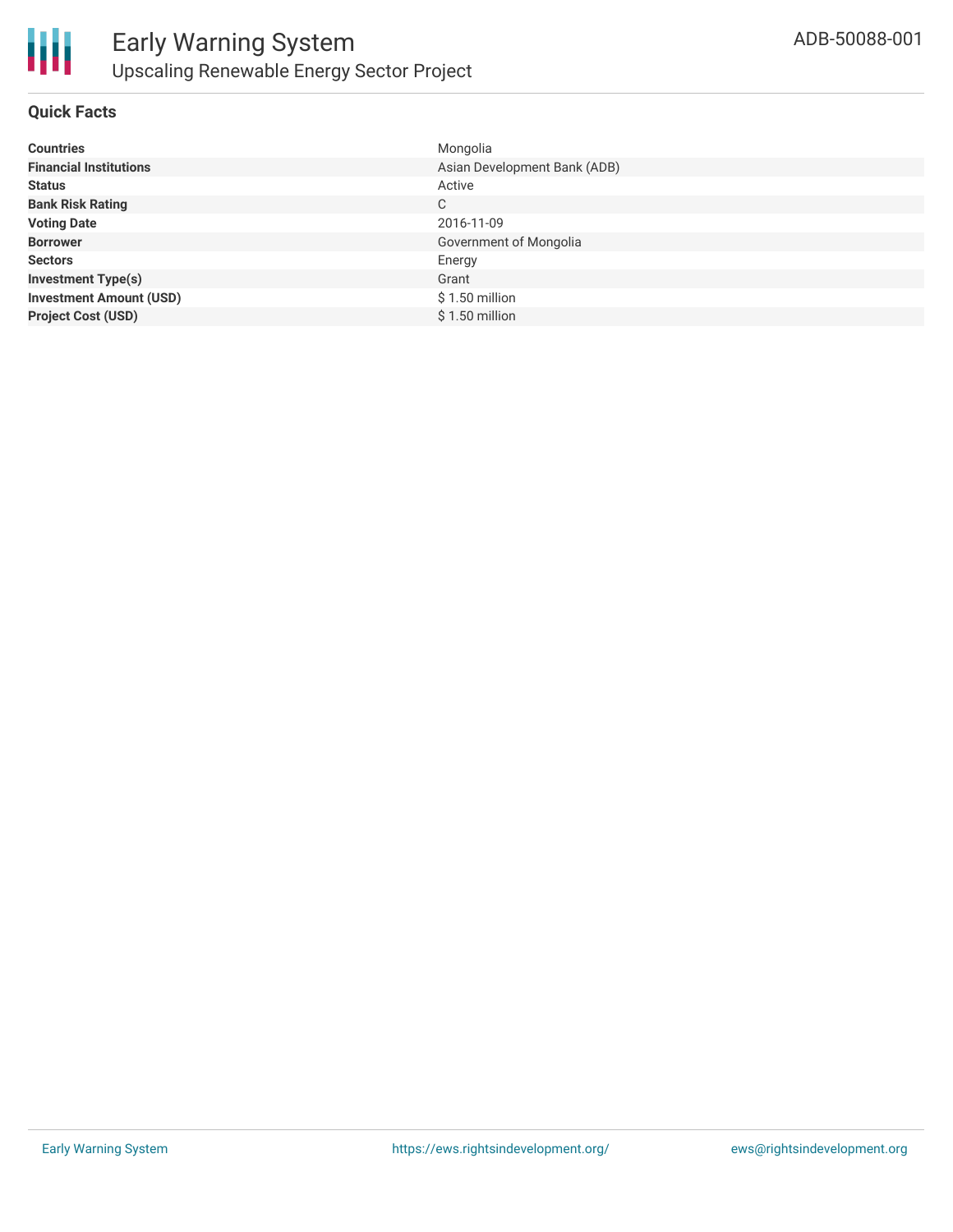



#### **Project Description**

The proposed project will support to (i) deploy the distributed renewable energy systems in remote and less developed regions in Mongolia, and (ii) enhance capacity of local public utilities in investment planning, project management, and grid control for sustainable renewable energy upscaling in the targeted region. Upon successful completion, the project delivers clean electricity to 70,000 households while annually avoiding 82,789 tons of carbon dioxide emission.

The impact will be imported electricity reduced and energy security improved. The outcome will be renewable energy supply in the country increased. The output will be (i) renewable energy capacity addition for electricity and heating supply in remote grid systems implemented, and (ii) capacity of local public utilities in investment planning, project management, and grid control enhanced.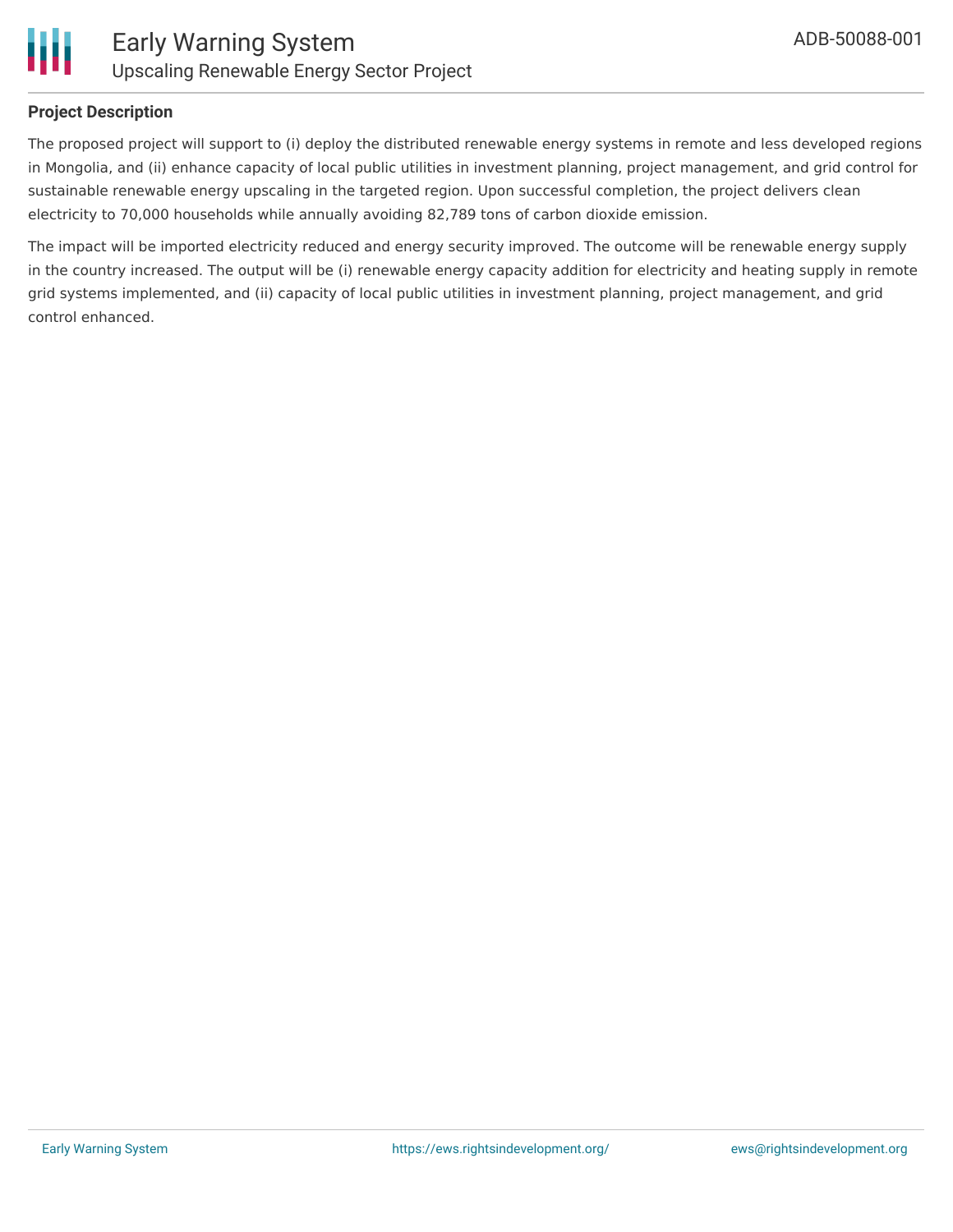

#### **Investment Description**

Asian Development Bank (ADB)

Strategic Climate Fund - SREP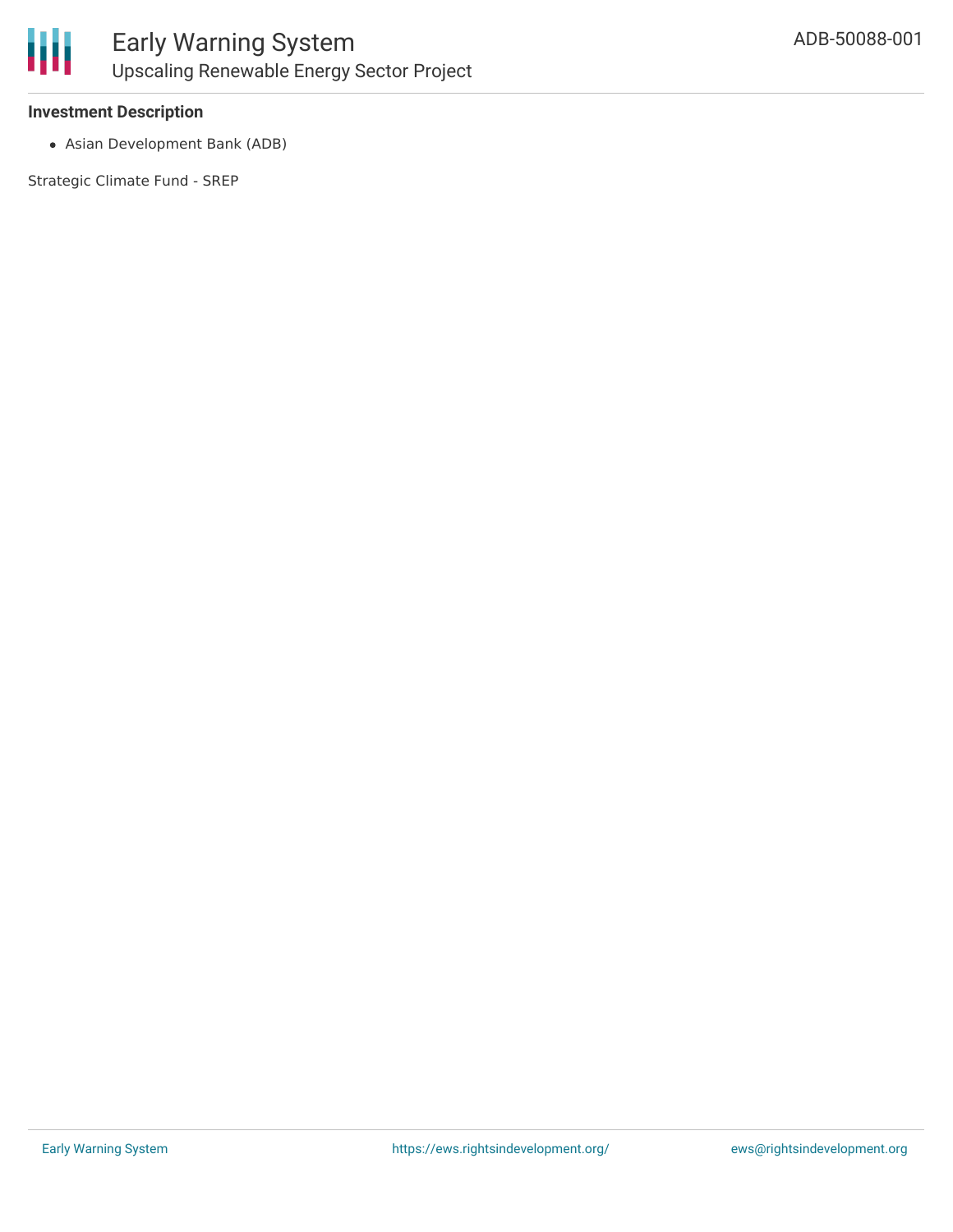#### **Contact Information**

#### ACCOUNTABILITY MECHANISM OF ADB

The Accountability Mechanism is an independent complaint mechanism and fact-finding body for people who believe they are likely to be, or have been, adversely affected by an Asian Development Bank-financed project. If you submit a complaint to the Accountability Mechanism, they may investigate to assess whether the Asian Development Bank is following its own policies and procedures for preventing harm to people or the environment. You can learn more about the Accountability Mechanism and how to file a complaint at: http://www.adb.org/site/accountability-mechanism/main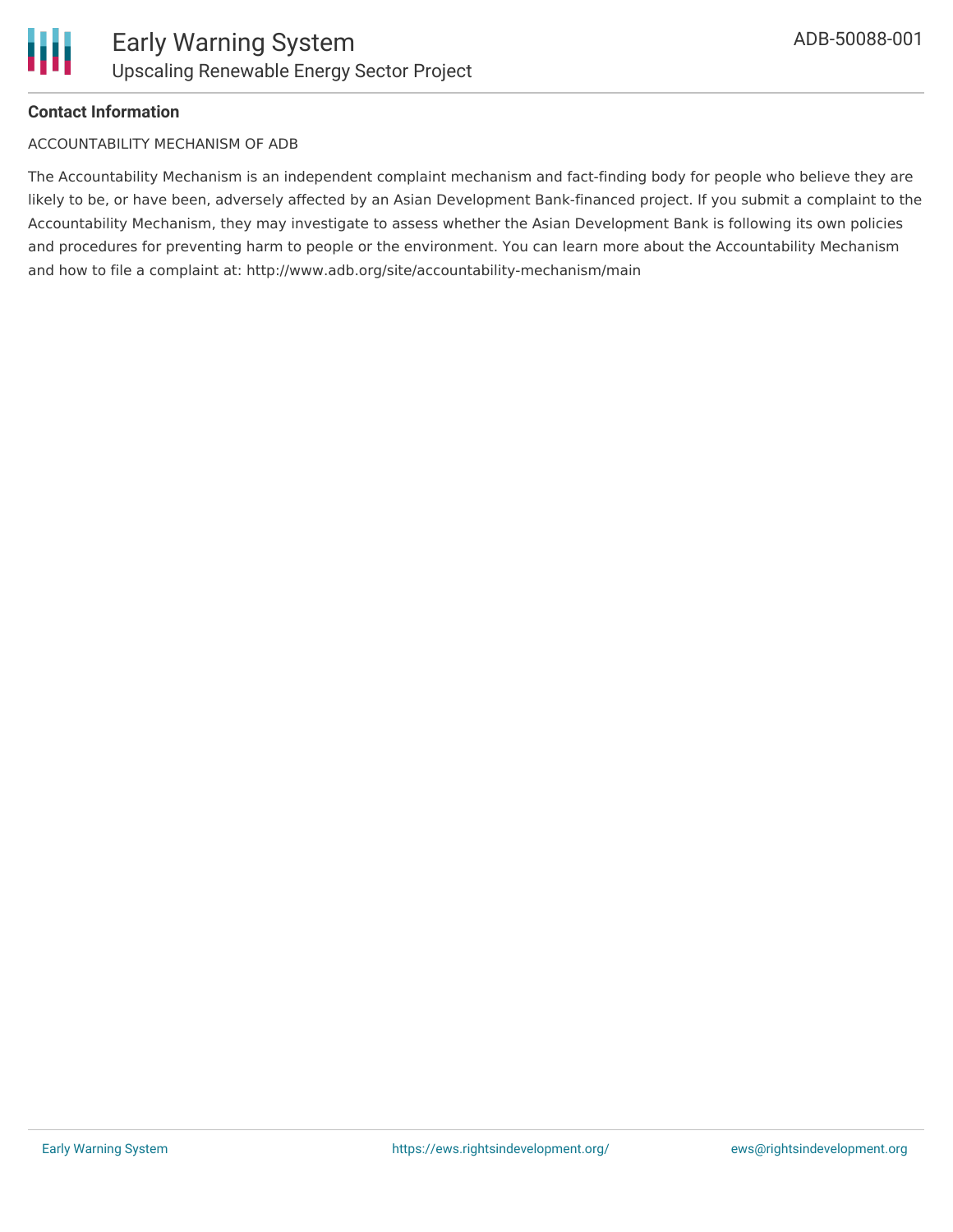

### Early Warning System Upscaling Renewable Energy Sector Project

#### **Bank Documents**

- Project [Disclosure](https://www.adb.org/printpdf/projects/ADB-50088-001/main) PDF
- Upscaling [Renewable](https://ewsdata.rightsindevelopment.org/files/documents/01/ADB-ADB-50088-001.pdf) Energy Sector Project: Initial Poverty and Social Analysis [\[Original](https://www.adb.org/projects/documents/mon-upscaling-renewable-energy-sector-project-ipsa) Source]
- Upscaling Renewable Energy Sector Project: Project [Preparatory](https://ewsdata.rightsindevelopment.org/files/documents/01/ADB-ADB-50088-001_llqYOez.pdf) Technical Assistance Report [\[Original](https://www.adb.org/projects/documents/mon-upscaling-renewable-energy-sector-project-pptar) Source]